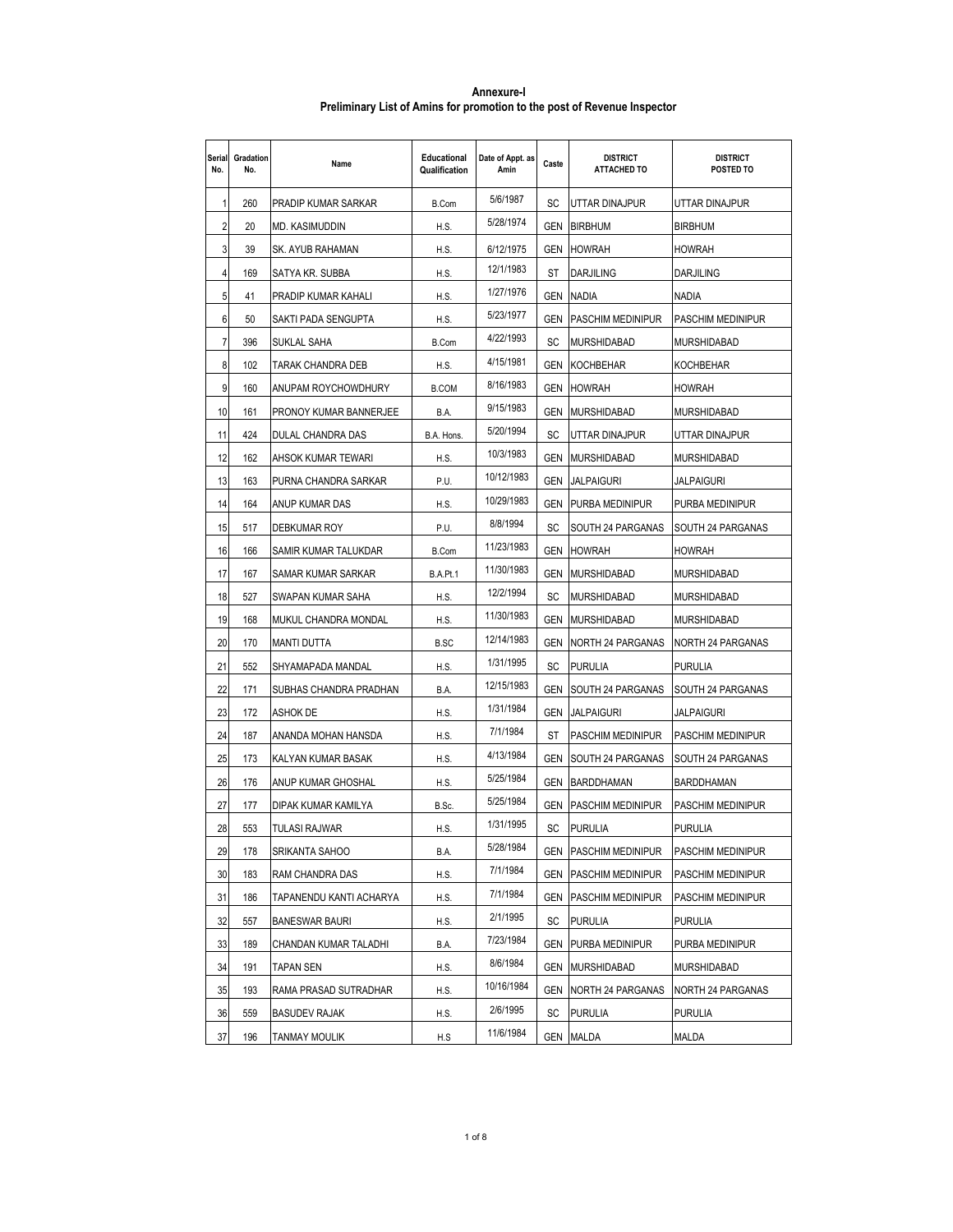| Serial<br>No. | Gradation<br>No. | Name                      | Educational<br>Qualification | Date of Appt. as<br>Amin | Caste      | <b>DISTRICT</b><br><b>ATTACHED TO</b> | <b>DISTRICT</b><br>POSTED TO |
|---------------|------------------|---------------------------|------------------------------|--------------------------|------------|---------------------------------------|------------------------------|
| 38            | 199              | NARAYAN HALDAR            | B.A.(PART-II)                | 11/22/1984               | <b>GEN</b> | SOUTH 24 PARGANAS                     | SOUTH 24 PARGANAS            |
| 39            | 201              | <b>SUKUMAR PRADHAN</b>    | B.A.                         | 12/12/1984               | GEN        | PURBA MEDINIPUR                       | PURBA MEDINIPUR              |
| 40            | 568              | <b>BISWAJIT BAURI</b>     | B.A.                         | 5/18/1995                | SC         | <b>PURULIA</b>                        | PURULIA                      |
| 41            | 206              | DIPAK KUMAR MALLICK       | B.A.                         | 4/1/1985                 | <b>GEN</b> | <b>BARDDHAMAN</b>                     | BARDDHAMAN                   |
| 42            | 207              | <b>ALOKE DAS</b>          | H.S.                         | 4/17/1985                | <b>GEN</b> | PURBA MEDINIPUR                       | PURBA MEDINIPUR              |
| 43            | 1428             | SANJIP MINZ               | H.S.,<br><b>BIHAR BOARD</b>  | 11/20/2007               | ST         | <b>HOWRAH</b>                         | HOWRAH                       |
| 44            | 211              | DEB NARAYAN GURIA         | H.S.                         | 6/21/1985                | <b>GEN</b> | PURBA MEDINIPUR                       | PURBA MEDINIPUR              |
| 45            | 212              | PARTHA PRATIM MAZUMDER    | H.S.                         | 7/17/1985                | GEN        | <b>HUGLI</b>                          | HUGLI                        |
| 46            | 214              | ALOKE KUMAR MUKHERJEE     | H.S.                         | 7/26/1985                | <b>GEN</b> | <b>BARDDHAMAN</b>                     | BARDDHAMAN                   |
| 47            | 571              | BIDYADHAR KARMAKAR        | B.A.                         | 5/22/1995                | SC         | <b>PURULIA</b>                        | Purulia                      |
| 48            | 215              | DEBABRATA MAZUMDER        | H.S.                         | 7/26/1985                | <b>GEN</b> | UTTAR DINAJPUR                        | UTTAR DINAJPUR               |
| 49            | 216              | TAPAN KUMAR MONDAL        | <b>B.Com</b>                 | 8/9/1985                 | GEN        | PURBA MEDINIPUR                       | PURBA MEDINIPUR              |
| 50            | 217              | DILIP KUMAR DUTTA         | B.A.                         | 8/13/1985                | GEN        | <b>KOCHBEHAR</b>                      | KOCHBEHAR                    |
| 51            | 587              | KUMARESH CHANDRA MONDAL   | H.S.                         | 9/13/1995                | SC         | <b>MALDAH</b>                         | MALDAH                       |
| 52            | 218              | SUMITRA KUMAR ALIAS KONAR | H.S.                         | 8/20/1985                | <b>GEN</b> | <b>HUGLI</b>                          | HUGLI                        |
| 53            | 219              | NIRMAL KUMAR BAIDYA       | H.S.                         | 9/4/1985                 | GEN        | <b>PASCHIM MEDINIPUR</b>              | PASCHIM MEDINIPUR            |
| 54            | 1429             | <b>DIPA LAMA</b>          | B.A                          | 10/5/2007                | ST         | UTTAR DINAJPUR                        | UTTAR DINAJPUR               |
| 55            | 220              | ASIT BARAN JANA           | H.S.                         | 10/8/1985                | GEN        | PURBA MEDINIPUR                       | PURBA MEDINIPUR              |
| 56            | 222              | KOUSTAV KANTI DAS         | <b>B.Com plucked</b>         | 11/5/1985                | GEN        | PASCHIM MEDINIPUR                     | PASCHIM MEDINIPUR            |
| 57            | 588              | SUBODH KUMAR MANDAL       | B.A.                         | 9/27/1995                | SC         | <b>MURSHIDABAD</b>                    | MURSHIDABAD                  |
| 58            | 224              | PRAVAT KUMAR BALA         | H.S.                         | 11/15/1985               | <b>GEN</b> | PASCHIM MEDINIPUR                     | PASCHIM MEDINIPUR            |
| 59            | 225              | ALOK KUMAR PRADHAN        | <b>B.COM</b>                 | 11/15/1985               | GEN        | PURBA MEDINIPUR                       | PURBA MEDINIPUR              |
| 60            | 226              | SUBRATA CHATTERJEE        | H.S                          | 11/22/1985               | <b>GEN</b> | <b>MURSHIDABAD</b>                    | MURSHIDABAD                  |
| 61            | 595              | SUBHAS CHANDRA DAS        | H.S.                         | 12/26/1995               | SC         | PASCHIM MEDINIPUR                     | PASCHIM MEDINIPUR            |
| 62            | 229              | ACHINTA BIR               | H.S.                         | 12/17/1985               | OBC        | <b>KOCHBEHAR</b>                      | KOCHBEHAR                    |
| 63            | 231              | SHYAMAL KUMAR DHAM        | H.S.                         | 1/3/1986                 | GEN        | <b>BIRBHUM</b>                        | <b>BIRBHUM</b>               |
| 64            | 232              | PARTHA BHATTACHARJEE      | <b>B.Com</b>                 | 1/4/1986                 | GEN        | <b>NADIA</b>                          | Nadia                        |
| 65            | 625              | SWAPAN BOURI              | B.Com. B.P.Ed                | 6/10/1996                | SC         | <b>PURULIA</b>                        | PURULIA                      |
| 66            | 233              | AMALENDU MALLICK          | H.S.                         | 1/17/1986                | GEN        | PASCHIM MEDINIPUR                     | PASCHIM MEDINIPUR            |
| 67            | 242              | NIKHILES DAS              | B.A.                         | 6/18/1986                | GEN        | MALDAH                                | MALDAH                       |
| 68            | 631              | RAMESH CHANDRA BARMAN     | H.S                          | 9/20/1996                | SC         | KOCHBEHAR                             | KOCHBEHAR                    |
| 69            | 243              | GOURANGA MOHAN BERA       | B.SC.                        | 6/30/1986                | GEN        | PURBA MEDINIPUR                       | PURBA MEDINIPUR              |
| 70            | 244              | MANIRUL ISLAM             | H.S.                         | 7/3/1986                 | GEN        | <b>MURSHIDABAD</b>                    | MURSHIDABAD                  |
| 71            | 632              | AJIT KUMAR BARMAN         | B.Sc.                        | 9/23/1996                | SC         | UTTAR DINAJPUR                        | UTTAR DINAJPUR               |
| 72            | 246              | CHANDI CHARAN BASAK       | B.A.                         | 7/21/1986                | GEN        | <b>MURSHIDABAD</b>                    | MURSHIDABAD                  |
| 73            | 250              | KHOKAN KUMAR CHAKRABORTY  | B.A.                         | 10/31/1986               | GEN        | PASCHIM MEDINIPUR                     | PASCHIM MEDINIPUR            |
| 74            | 1430             | KHOKAN SARDAR             | B.A.                         | 7/2/2008                 | ST         | MURSHIDABAD                           | MURSHIDABAD                  |
| 75            | 252              | ARUN DAS                  | B.SC.                        | 1/14/1987                | GEN        | DAKSHIN DINAJPUR                      | DAKSHIN DINAJPUR             |
| 76            | 253              | SUBRATA DUTTA             | B.COM.                       | 2/10/1987                |            | <b>GEN BIRBHUM</b>                    | BIRBHUM                      |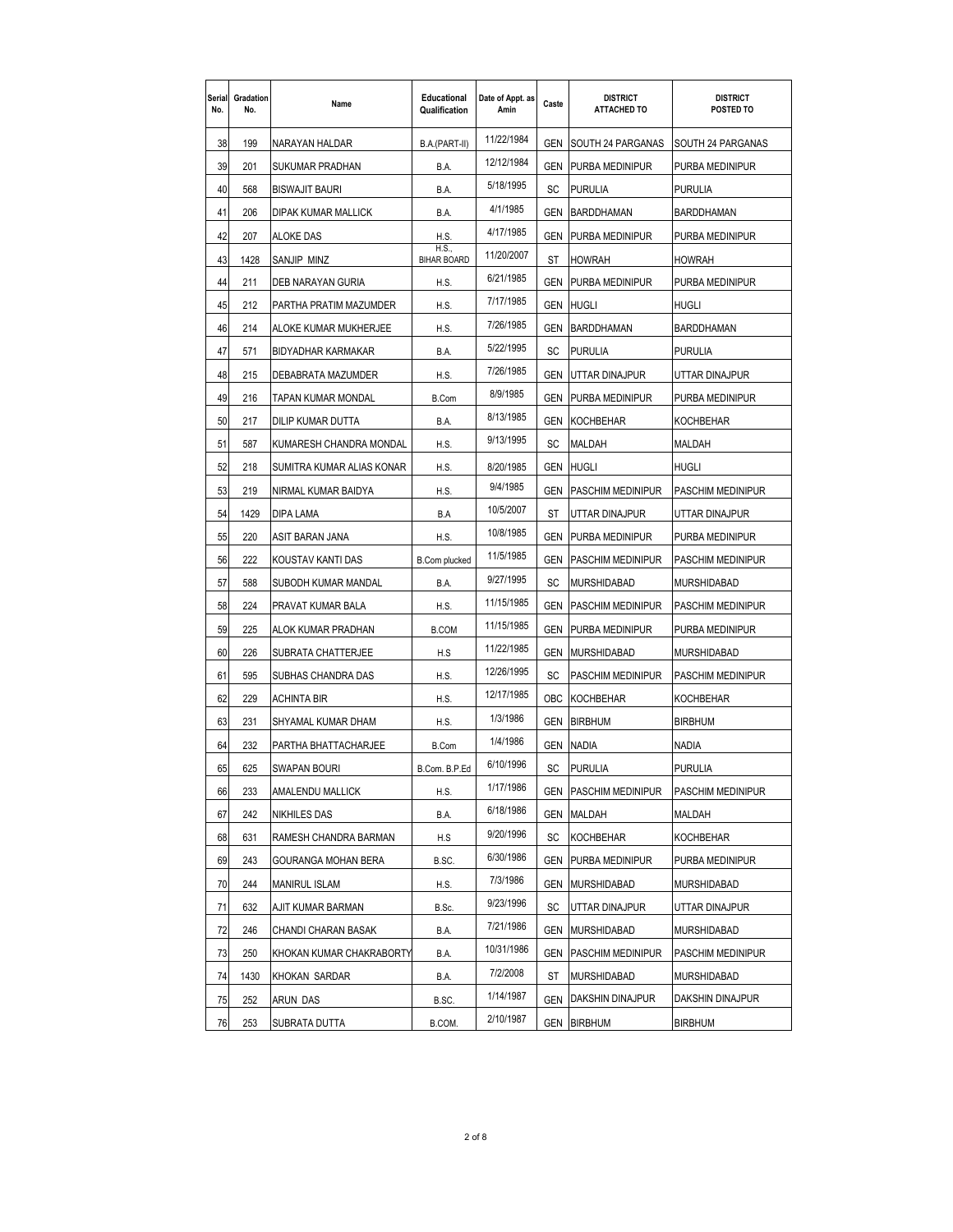| Serial<br>No. | Gradation<br>No. | Name                       | Educational<br>Qualification | Date of Appt. as<br>Amin | Caste      | <b>DISTRICT</b><br><b>ATTACHED TO</b> | <b>DISTRICT</b><br>POSTED TO |
|---------------|------------------|----------------------------|------------------------------|--------------------------|------------|---------------------------------------|------------------------------|
| 77            | 254              | ARUN KUMAR ROY             | H.S.                         | 2/23/1987                | <b>GEN</b> | <b>HOWRAH</b>                         | HOWRAH                       |
| 78            | 633              | KHAGENDRA NATH GAYEN       | B.A.                         | 10/3/1996                | SC         | <b>KOCHBEHAR</b>                      | KOCHBEHAR                    |
| 79            | 256              | GOUTAM KUMAR SAHA          | <b>B.Com</b>                 | 3/4/1987                 | GEN        | <b>MURSHIDABAD</b>                    | MURSHIDABAD                  |
| 80            | 257              | CHANCHAL CHAKRABORTY       | B.A.                         | 3/18/1987                | <b>GEN</b> | <b>MURSHIDABAD</b>                    | MURSHIDABAD                  |
| 81            | 262              | KAJAL KUMAR PRAMANIK       | H.S.                         | 10/27/1987               | <b>GEN</b> | <b>MURSHIDABAD</b>                    | MURSHIDABAD                  |
| 82            | 642              | JOY SHANKAR BARMAN         | H.S.                         | 11/13/1996               | SC         | <b>KOCH BEHAR</b>                     | KOCH BEHAR                   |
| 83            | 263              | PABITRA PODDAR             | <b>B.COM</b>                 | 10/28/1987               | <b>GEN</b> | <b>MALDAH</b>                         | MALDAH                       |
| 84            | 267              | DILIP KUMAR BHATTACHARJEE  | H.S.                         | 12/22/1987               | <b>GEN</b> | <b>MURSHIDABAD</b>                    | MURSHIDABAD                  |
| 85            | 269              | UTCHHABANANDA PRADHAN      | P.U.                         | 1/6/1990                 | <b>GEN</b> | <b>PASCHIM MEDINIPUR</b>              | PASCHIM MEDINIPUR            |
| 86            | 643              | <b>BALAI MOHAN SARDAR</b>  | M.A. B.ED.                   | 11/27/1996               | SC         | SOUTH 24 PARGANAS                     | SOUTH 24 PARGANAS            |
| 87            | 271              | ANIMESH CHOWDHURY          | H.S.                         | 6/1/1990                 | <b>GEN</b> | SOUTH 24 PARGANAS                     | SOUTH 24 PARGANAS            |
| 88            | 273              | SUDIP KUMAR ACHARYYA       | PRE<br><b>UNIVERSITY</b>     | 6/1/1990                 | GEN        | <b>MURSHIDABAD</b>                    | MURSHIDABAD                  |
| 89            | 282              | <b>SK. FAIZUR RAHAMAN</b>  | H.S.                         | 6/1/1990                 | <b>GEN</b> | <b>PASCHIM MEDINIPUR</b>              | PASCHIM MEDINIPUR            |
| 90            | 650              | <b>KANAI DHAL</b>          | H.S.                         | 3/27/1997                | SC         | PASCHIM MEDINIPUR                     | PASCHIM MEDINIPUR            |
| 91            | 283              | ASHOK KUMAR BARI           | H.S.                         | 6/1/1990                 | <b>GEN</b> | <b>PASCHIM MEDINIPUR</b>              | PASCHIM MEDINIPUR            |
| 92            | 284              | SUDARSAN KHILA             | H.S.                         | 6/1/1990                 | <b>GEN</b> | PURBA MEDINIPUR                       | PURBA MEDINIPUR              |
| 93            | 1431             | SURESH KISKU               | B.A.                         | 8/21/2007                | <b>ST</b>  | UTTAR DINAJPUR                        | UTTAR DINAJPUR               |
| 94            | 285              | USHAPATI DAS               | H.S.                         | 6/1/1990                 | OBC        | <b>PASCHIM MEDINIPUR</b>              | PASCHIM MEDINIPUR            |
| 95            | 287              | <b>MALAY BHATTACHARJEE</b> | H.S.                         | 6/1/1990                 | GEN        | PASCHIM MEDINIPUR                     | PASCHIM MEDINIPUR            |
| 96            | 288              | PRABIR KUMAR BHATTACHARJE  | H.S.                         | 6/1/1990                 | GEN        | <b>HOWRAH</b>                         | HOWRAH                       |
| 97            | 658              | <b>BIKASH DAS</b>          | H.S.                         | 11/7/1997                | SC         | MALDA                                 | Malda                        |
| 98            | 289              | <b>MUKLESUR RAHAMAN</b>    | H.S.                         | 6/1/1990                 | GEN        | PURBA MEDINIPUR                       | PURBA MEDINIPUR              |
| 99            | 293              | MD.NURZAMAN KHAN           | B.A.(HONS.)                  | 6/1/1990                 | GEN        | <b>MALDAH</b>                         | MALDAH                       |
| 100           | 295              | RANJIT KUMAR GHOSH         | H.S.                         | 6/1/1990                 | GEN        | <b>HUGLI</b>                          | HUGLI                        |
|               |                  |                            | SSE.<br>BIHAR BOARD,         | 4/1/1999                 |            |                                       |                              |
| 101           | 677              | SHAMBHU NATH MONDAL        | <b>PATNA</b>                 |                          | SC         | <b>HUGLI</b>                          | HUGLI                        |
| 102           | 301              | GOPAL CHANDRA SINGHA       | H.S.                         | 6/1/1990                 | <b>GEN</b> | PASCHIM MEDINIPUR                     | PASCHIM MEDINIPUR            |
| 103           | 305              | GOBINDA CHANDRA GHOSH      | B.Com                        | 6/1/1990                 | GEN        | <b>NADIA</b>                          | <b>NADIA</b>                 |
| 104           | 1432             | SATYENDRANATH KISKU        | B.A.                         | 10/15/2007               | <b>ST</b>  | PURBA MEDINIPUR                       | PURBA MEDINIPUR              |
| 105           | 308              | PRADIP KUMAR ADHIKARY      | H.S.                         | 6/1/1990                 | GEN        | <b>BANKURA</b>                        | BANKURA                      |
| 106           | 309              | SUBIR KUMAR DEY            | H.S.                         | 6/1/1990                 | GEN        | <b>JALPAIGURI</b>                     | JALPAIGURI                   |
| 107           | 712              | TRILOK NATH LET            | B.COM.                       | 5/28/1999                | SC         | <b>MURSHIDABAD</b>                    | MURSHIDABAD                  |
| 108           | 310              | <b>BHRIGURAM BHOWMICK</b>  | H.S.                         | 6/1/1990                 | GEN        | <b>JALPAIGURI</b>                     | JALPAIGURI                   |
| 109           | 312              | ASHOK DAS PATTANAYAK       | B.A.                         | 6/1/1990                 | GEN        | PURBA MEDINIPUR                       | PURBA MEDINIPUR              |
| 110           | 313              | PARIMAL CHANDRA ROY        | H.S.                         | 6/1/1990                 | ОВС        | <b>JALPAIGURI</b>                     | JALPAIGURI                   |
| 111           | 755              | MILAN BABU ROY             | H.S.                         | 10/14/2003               | SC         | KOCHBEHAR                             | KOCHBEHAR                    |
| 112           | 315              | HIRALAL MAJUMDER           | H.S.                         | 6/1/1990                 | GEN        | NORTH 24 PARGANAS                     | NORTH 24 PARGANAS            |
| 113           | 318              | PANKAJ MUKHERJEE           | H.S.                         | 6/1/1990                 | GEN        | SOUTH 24 PARGANAS                     | SOUTH 24 PARGANAS            |
| 114           | 320              | CHANCHAL BHATTACHERJEE     | H.S.                         | 6/1/1990                 | GEN        | <b>BARDDHAMAN</b>                     | BARDDHAMAN                   |
| 115           | 765              | SANJOY KUMAR HALDER        | B.A.                         | 1/19/2004                | SC         | NORTH 24 PARGANAS                     | NORTH 24 PARGANAS            |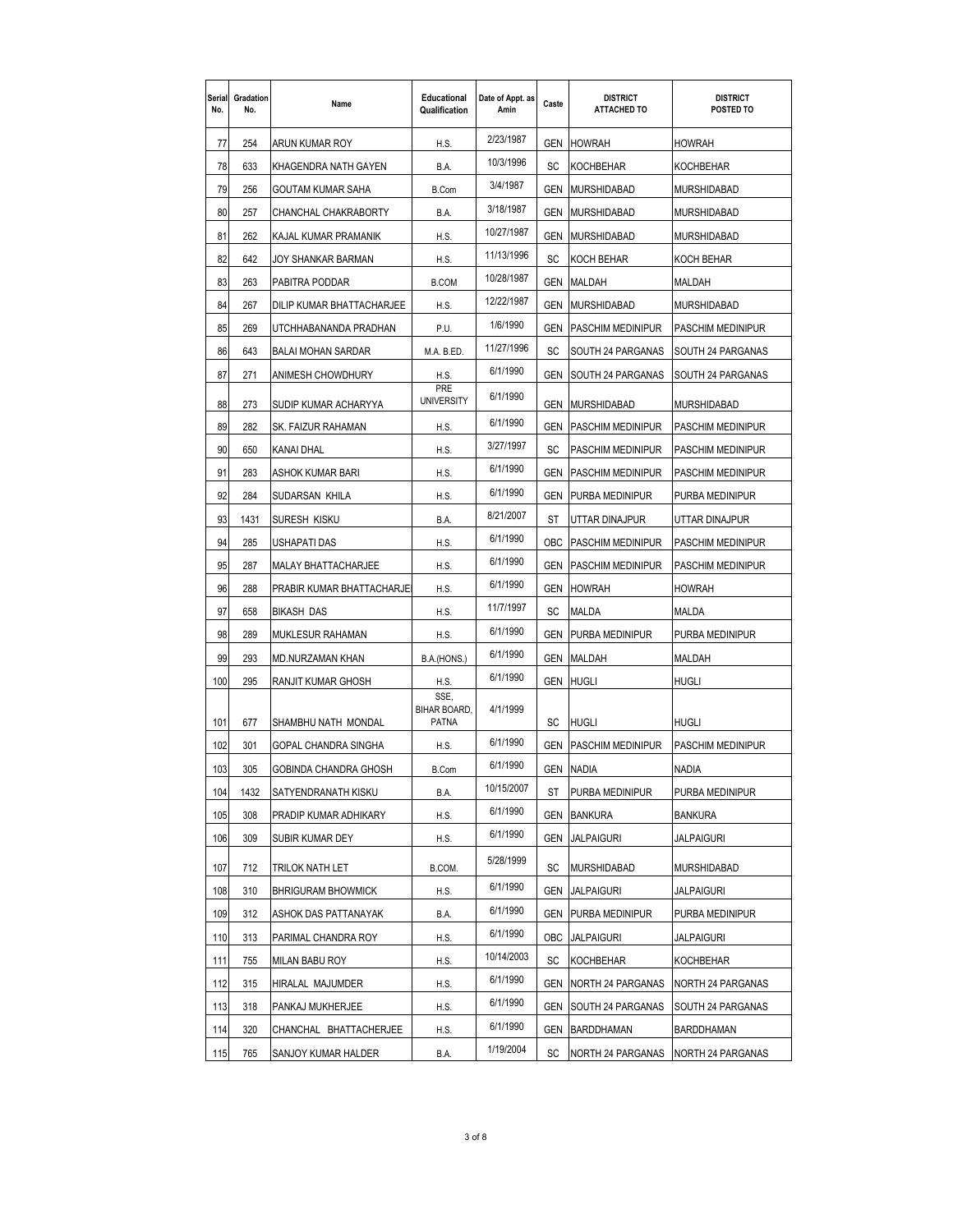| Serial<br>No. | Gradation<br>No. | Name                         | Educational<br>Qualification | Date of Appt. as<br>Amin | Caste      | <b>DISTRICT</b><br><b>ATTACHED TO</b> | <b>DISTRICT</b><br>POSTED TO |
|---------------|------------------|------------------------------|------------------------------|--------------------------|------------|---------------------------------------|------------------------------|
| 116           | 324              | NARAYAN CH. PAHAN            | H.S.                         | 6/1/1990                 | <b>GEN</b> | PASCHIM MEDINIPUR                     | PASCHIM MEDINIPUR            |
| 117           | 326              | PRADIP KUMAR BHATTACHARJE    | H.S.                         | 1/21/1992                | <b>GEN</b> | <b>NORTH 24 PARGANAS</b>              | <b>NORTH 24 PARGANAS</b>     |
| 118           | 819              | NIRANJAN KUMAR DAS           | B.COM.                       | 2/1/2004                 | SC         | <b>NADIA</b>                          | NADIA                        |
| 119           | 327              | MD. GOLAM MOSTAFA MONDAL     | H.S.                         | 1/21/1992                | <b>GEN</b> | <b>NORTH 24 PARGANAS</b>              | <b>NORTH 24 PARGANAS</b>     |
| 120           | 328              | SUBHAS CHANDRA NANDI         | B.SC.                        | 1/21/1992                | <b>GEN</b> | <b>NORTH 24 PARGANAS</b>              | <b>NORTH 24 PARGANAS</b>     |
| 121           | 828              | <b>BRINDABAN PRAMANICK</b>   | P.U.                         | 2/1/2004                 | SC         | <b>NADIA</b>                          | <b>NADIA</b>                 |
| 122           | 329              | SWAPAN KUMAR HALDER          | P.U.                         | 1/21/1992                | <b>GEN</b> | NORTH 24 PARGANAS                     | <b>NORTH 24 PARGANAS</b>     |
| 123           | 330              | SK. SAIFUDDIN                | B.SC/B.A.                    | 1/21/1992                | <b>GEN</b> | <b>NORTH 24 PARGANAS</b>              | <b>NORTH 24 PARGANAS</b>     |
| 124           | 1438             | SANNYASI HEMBRAM             | B.COM.                       | 12/5/2007                | <b>ST</b>  | <b>BARDDHAMAN</b>                     | BARDDHAMAN                   |
| 125           | 332              | DILIP KUMAR DAS              | H.S.                         | 1/22/1992                | <b>GEN</b> | <b>NORTH 24 PARGANAS</b>              | NORTH 24 PARGANAS            |
| 126           | 333              | SHIB SHAMBHU NATH            | B.SC.(BIO)                   | 1/22/1992                | <b>GEN</b> | <b>NORTH 24 PARGANAS</b>              | <b>NORTH 24 PARGANAS</b>     |
| 127           | 334              | RAMESH CH. NATH              | H.S.                         | 1/22/1992                | <b>GEN</b> | <b>NORTH 24 PARGANAS</b>              | <b>NORTH 24 PARGANAS</b>     |
| 128           | 849              | SUBHENDU HALDER              | H.S.                         | 2/1/2004                 | SC         | NORTH 24 PARGANAS                     | NORTH 24 PARGANAS            |
| 129           | 335              | RAFIQUL ISLAM SARDAR         | B.COM.                       | 1/22/1992                | <b>GEN</b> | NORTH 24 PARGANAS                     | <b>NORTH 24 PARGANAS</b>     |
| 130           | 336              | <b>DILIP KUMAR BISWAS</b>    | B.COM.                       | 1/22/1992                | <b>GEN</b> | <b>NORTH 24 PARGANAS</b>              | <b>NORTH 24 PARGANAS</b>     |
| 131           | 337              | <b>BIJAY KUMAR RAY</b>       | <b>B.COM/SPL.B.A</b>         | 1/22/1992                | <b>GEN</b> | <b>NORTH 24 PARGANAS</b>              | NORTH 24 PARGANAS            |
| 132           | 852              | GOBINDRA PRASAD PATRA        | B.COM.                       | 2/1/2004                 | SC         | <b>NORTH 24 PARGANAS</b>              | <b>NORTH 24 PARGANAS</b>     |
| 133           | 339              | ARUN KUMAR BHATTACHARYA      | B.A., DCA                    | 1/29/1992                | <b>GEN</b> | SOUTH 24 PARGANAS                     | SOUTH 24 PARGANAS            |
| 134           | 344              | ARUN KUMAR GHOSH             | B.A.                         | 1/31/1992                | <b>GEN</b> | SOUTH 24 PARGANAS                     | SOUTH 24 PARGANAS            |
| 135           | 345              | AMAL KUMAR MONDAL            | H.S.                         | 2/1/1992                 | <b>GEN</b> | SOUTH 24 PARGANAS                     | SOUTH 24 PARGANAS            |
| 136           | 854              | DHARANIDHAR MONDAL           | H.S.                         | 2/1/2004                 | SC         | NORTH 24 PARGANAS                     | NORTH 24 PARGANAS            |
| 137           | 347              | <b>BIRAJ KRISHNA SEN</b>     | B.A.                         | 2/7/1992                 | <b>GEN</b> | SOUTH 24 PARGANAS                     | SOUTH 24 PARGANAS            |
| 138           | 349              | MD. LIAQUAT ALI MOLLA        | H.S.                         | 2/25/1992                | <b>GEN</b> | SOUTH 24 PARGANAS                     | SOUTH 24 PARGANAS            |
| 139           | 351              | PARTHA SARATHI GUHA          | B.COM,<br>ICWA(Inter)        | 4/30/1992                | <b>GEN</b> | SOUTH 24 PARGANAS                     | SOUTH 24 PARGANAS            |
| 140           | 855              | SUKUMAR DAS                  | H.S.                         | 2/1/2004                 | SC         | NORTH 24 PARGANAS                     | NORTH 24 PARGANAS            |
| 141           | 352              | SANATAN HALDER               | <b>B.A.PART-I</b>            | 9/21/1992                | <b>GEN</b> | SOUTH 24 PARGANAS                     | SOUTH 24 PARGANAS            |
| 142           | 353              | <b>SHIB SADHAK PAUL</b>      | H.S.                         | 9/21/1992                | OBC        | <b>SOUTH 24 PARGANAS</b>              | SOUTH 24 PARGANAS            |
| 143           | 1441             | <b>GOSTA PADA SAREN</b>      | B.A.                         | 11/22/2007               | ST         | <b>NADIA</b>                          | <b>NADIA</b>                 |
| 144           | 356              | DILIP KUMAR DHAR             | H.S.                         | 11/9/1992                |            | <b>GEN UTTAR DINAJPUR</b>             | UTTAR DINAJPUR               |
| 145           | 357              | ARUN KANTA DAS               | <b>B.Com</b>                 | 11/9/1992                | <b>GEN</b> | UTTAR DINAJPUR                        | UTTAR DINAJPUR               |
| 146           | 358              | KALIDAS SARKAR               | P.U.                         | 11/9/1992                | GEN        | UTTAR DINAJPUR                        | UTTAR DINAJPUR               |
| 147           | 875              | SURAJIT BARAI                | H.S.                         | 7/12/2005                | SC         | NADIA                                 | Nadia                        |
| 148           | 359              | SHYAMAL KANTI ROY            | B.Com.                       | 11/9/1992                | GEN        | UTTAR DINAJPUR                        | UTTAR DINAJPUR               |
| 149           | 361              | <b>BISHNUPADA CHATTERJEE</b> | <b>B.Com</b>                 | 11/9/1992                | GEN        | UTTAR DINAJPUR                        | UTTAR DINAJPUR               |
| 150           | 364              | SAMIR CHANDRA SAHA           | H.S.                         | 12/1/1992                | GEN        | <b>NADIA</b>                          | NADIA                        |
| 151           | 894              | SUBHASH CH. SAHA             | H.S.                         | 9/1/2005                 | SC         | NORTH 24 PARGANAS                     | NORTH 24 PARGANAS            |
| 152           | 365              | ASHIM KUMAR DAS              | H.S.                         | 12/2/1992                | GEN        | DAKSHIN DINAJPUR                      | DAKSHIN DINAJPUR             |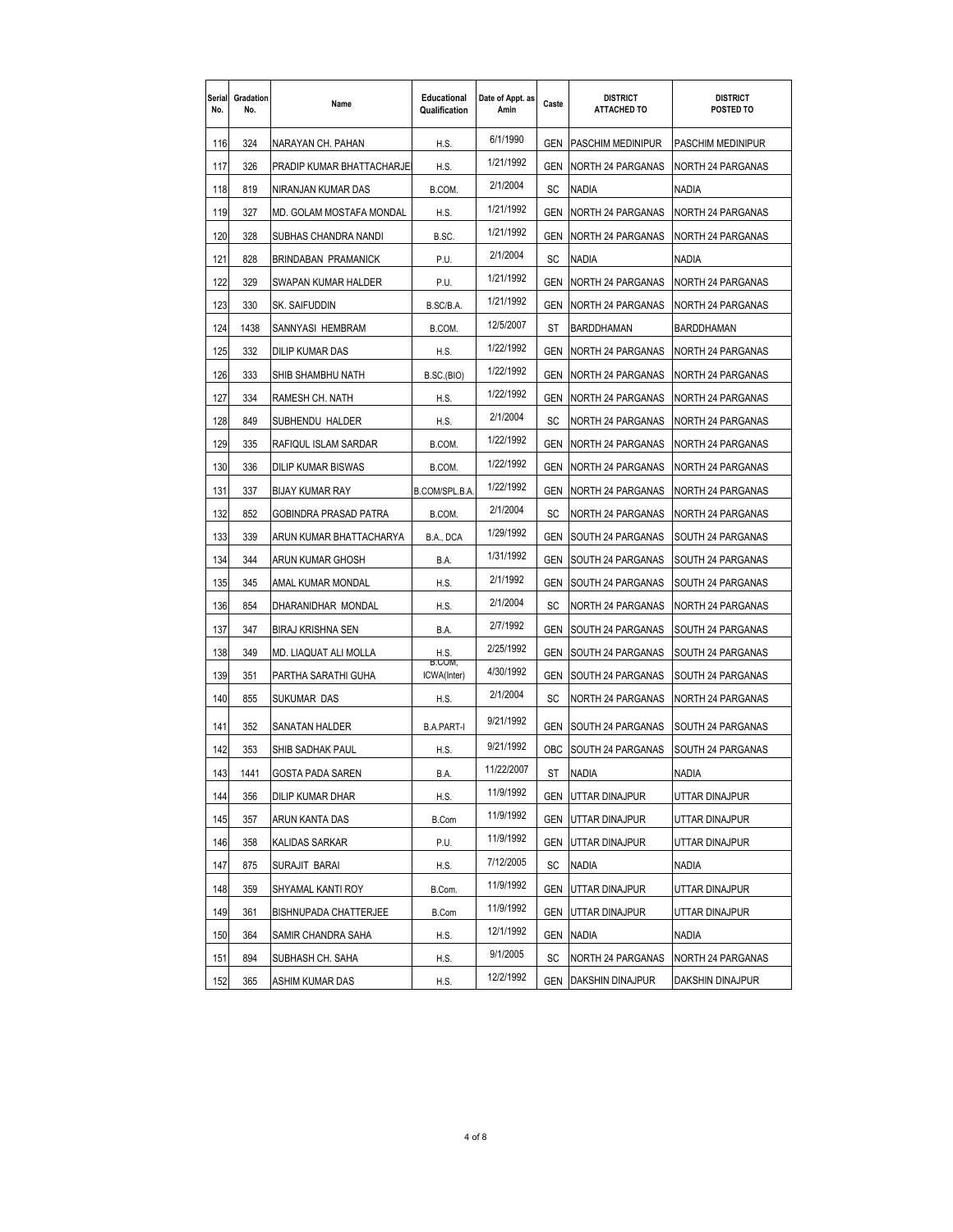| Serial<br>No. | Gradation<br>No. | Name                       | Educational<br>Qualification | Date of Appt. as<br>Amin | Caste | <b>DISTRICT</b><br><b>ATTACHED TO</b> | <b>DISTRICT</b><br>POSTED TO |
|---------------|------------------|----------------------------|------------------------------|--------------------------|-------|---------------------------------------|------------------------------|
| 153           | 367              | NRIPENDRA GURUNG           | H.S.                         | 12/2/1992                | GEN   | <b>DARJILING</b>                      | <b>DARJILING</b>             |
| 154           | 1679             | DIDEN TSHERING LEPCHA      | B.A. Hons                    | 4/9/2010                 | ST    | <b>DARJEELING</b>                     | DARJEELING                   |
| 155           | 371              | SUJIT KUMAR SAHA           | B.A.                         | 12/23/1992               | GEN   | DAKSHIN DINAJPUR                      | DAKSHIN DINAJPUR             |
| 156           | 373              | SANDIP KUMAR DAS           | <b>B.COM</b>                 | 12/24/1992               | GEN   | <b>MALDAH</b>                         | MALDAH                       |
| 157           | 908              | KAMAL KRISHNA NASKAR(NO.2) | B.A.                         | 1/1/2006                 | SC    | SOUTH 24 PARGANAS                     | SOUTH 24 PARGANAS            |
| 158           | 376              | SHYAMAL CHATTOPADHYAY      | B.COM.                       | 1/29/1993                | GEN   | NORTH 24 PARGANAS                     | NORTH 24 PARGANAS            |
| 159           | 378              | <b>BIJOY SANKAR SHARMA</b> | H.S.                         | 4/5/1993                 | GEN   | <b>DARJILING</b>                      | DARJILING                    |
| 160           | 379              | DIWAKAR THAPA              | B.A.                         | 4/6/1993                 | GEN   | <b>DARJILING</b>                      | <b>DARJILING</b>             |
| 161           | 913              | PRODYUT KR HALDER          | H.S.                         | 1/1/2006                 | SC    | SOUTH 24 PARGANAS                     | SOUTH 24 PARGANAS            |
| 162           | 380              | SWAPAN SENGUPTA            | <b>B.Com</b>                 | 4/7/1993                 | GEN   | <b>DARJILING</b>                      | DARJILING                    |
| 163           | 381              | SANAT KUMAR DAS            | <b>B.Com</b>                 | 4/7/1993                 | GEN   | <b>DARJILING</b>                      | DARJILING                    |
| 164           | 382              | SANDEEP KUMAR BAGCHI       | B.com                        | 4/7/1993                 | GEN   | <b>DARJILING</b>                      | DARJILING                    |
| 165           | 914              | <b>BANAJIT KR PURKAIT</b>  | H.S.                         | 1/1/2006                 | SC    | SOUTH 24 PARGANAS                     | SOUTH 24 PARGANAS            |
| 166           | 384              | BIMALANDU DAS MAHANTA      | H.S.                         | 4/7/1993                 | GEN   | <b>DARJILING</b>                      | DARJILING                    |
| 167           | 392              | CHANDRA SEKHAR KARKEE      | B.A.                         | 4/16/1993                | GEN   | <b>DARJILING</b>                      | DARJILING                    |
| 168           | 924              | SANJIT KUMAR SARKAR        | B.A.                         | 2/24/2006                | SC    | <b>NADIA</b>                          | Nadia                        |
| 169           | 393              | DILIP KUMAR DAS            | B.A.                         | 4/20/1993                | GEN   | <b>MURSHIDABAD</b>                    | MURSHIDABAD                  |
| 170           | 394              | CHITTARANJAN SINHA         | M.A.B.ED                     | 4/20/1993                | GEN   | <b>MURSHIDABAD</b>                    | MURSHIDABAD                  |
| 171           | 927              | BIBHUTI TIKADAR            | H.S.                         | 2/27/2006                | SC    | <b>NADIA</b>                          | NADIA                        |
| 172           | 395              | MD. NUHU NABI SEIKH        | B.A.                         | 4/22/1993                | GEN   | <b>MURSHIDABAD</b>                    | MURSHIDABAD                  |
| 173           | 397              | ARUN KR SAHA               | B.A                          | 4/23/1993                | OBC   | <b>MURSHIDABAD</b>                    | MURSHIDABAD                  |
| 174           | 1686             | ARUP KUMAR SING            | <b>BCOM</b>                  | 5/17/2010                | ST    | PASCHIM MEDINIPUR                     | PASCHIM MEDINIPUR            |
| 175           | 398              | ASIT KUMAR DAS             | H.S.                         | 4/26/1993                | GEN   | <b>MURSHIDABAD</b>                    | MURSHIDABAD                  |
| 176           | 400              | RATUL PRASAD CHAKRABORTY   | H.S.                         | 4/26/1993                | GEN   | <b>MURSHIDABAD</b>                    | MURSHIDABAD                  |
| 177           | 401              | SUBIR KUMAR SEN            | H.S.                         | 4/26/1993                | GEN   | <b>MURSHIDABAD</b>                    | MURSHIDABAD                  |
| 178           | 934              | AMARNATH MONDAL            | B.COM.(HONS.)                | 5/16/2006                | SC    | <b>NADIA</b>                          | NADIA                        |
| 179           | 402              | MD. MONIRUDDIN AHMED       | <b>B.Com</b>                 | 4/26/1993                | GEN   | <b>MURSHIDABAD</b>                    | MURSHIDABAD                  |
| 180           | 403              | ARUP GOSWAMI               | B.Com(Hons)                  | 4/26/1993                | GEN   | <b>MURSHIDABAD</b>                    | MURSHIDABAD                  |
| 181           | 404              | MD. ABDUS SALAM            | B.A.                         | 4/26/1993                | GEN   | <b>MURSHIDABAD</b>                    | MURSHIDABAD                  |
| 182           | 936              | ANUKUL MAL                 | H.S.                         | 5/19/2006                | SC    | <b>BIRBHUM</b>                        | <b>BIRBHUM</b>               |
| 183           | 405              | NIRODE CHANDRA SARMA       | H.S                          | 7/19/1993                | GEN   | KOOCH BEHAR                           | KOOCH BEHAR                  |
| 184           | 406              | ASHOK GHOSH                | B.A.                         | 9/30/1993                | OBC   | <b>JALPAIGURI</b>                     | JALPAIGURI                   |
| 185           | 409              | SIDDHARTHA BAKSI           | B.COM.                       | 10/1/1993                | GEN   | <b>JALPAIGURI</b>                     | Jalpaiguri                   |
| 186           | 951              | PRANOY DOLUI               | H.S.                         | 6/5/2006                 | SC    | <b>PASCHIM MEDINIPUR</b>              | PASCHIM MEDINIPUR            |
| 187           | 410              | UDAY CHANDRA MAHATO        | B.SC.                        | 10/1/1993                | GEN   | <b>JALPAIGURI</b>                     | JALPAIGURI                   |
| 188           | 411              | PRASANTA DE                | B.COM.                       | 10/1/1993                | OBC   | <b>JALPAIGURI</b>                     | JALPAIGURI                   |
| 189           | 412              | GOUTAM CHANDRA PAUL        | B.A.                         | 10/4/1993                | GEN   | <b>JALPAIGURI</b>                     | JALPAIGURI                   |
| 190           | 953              | KALIPADA DOLUI             | H.S.                         | 6/6/2006                 | SC    | PASCHIM MEDINIPUR                     | PASCHIM MEDINIPUR            |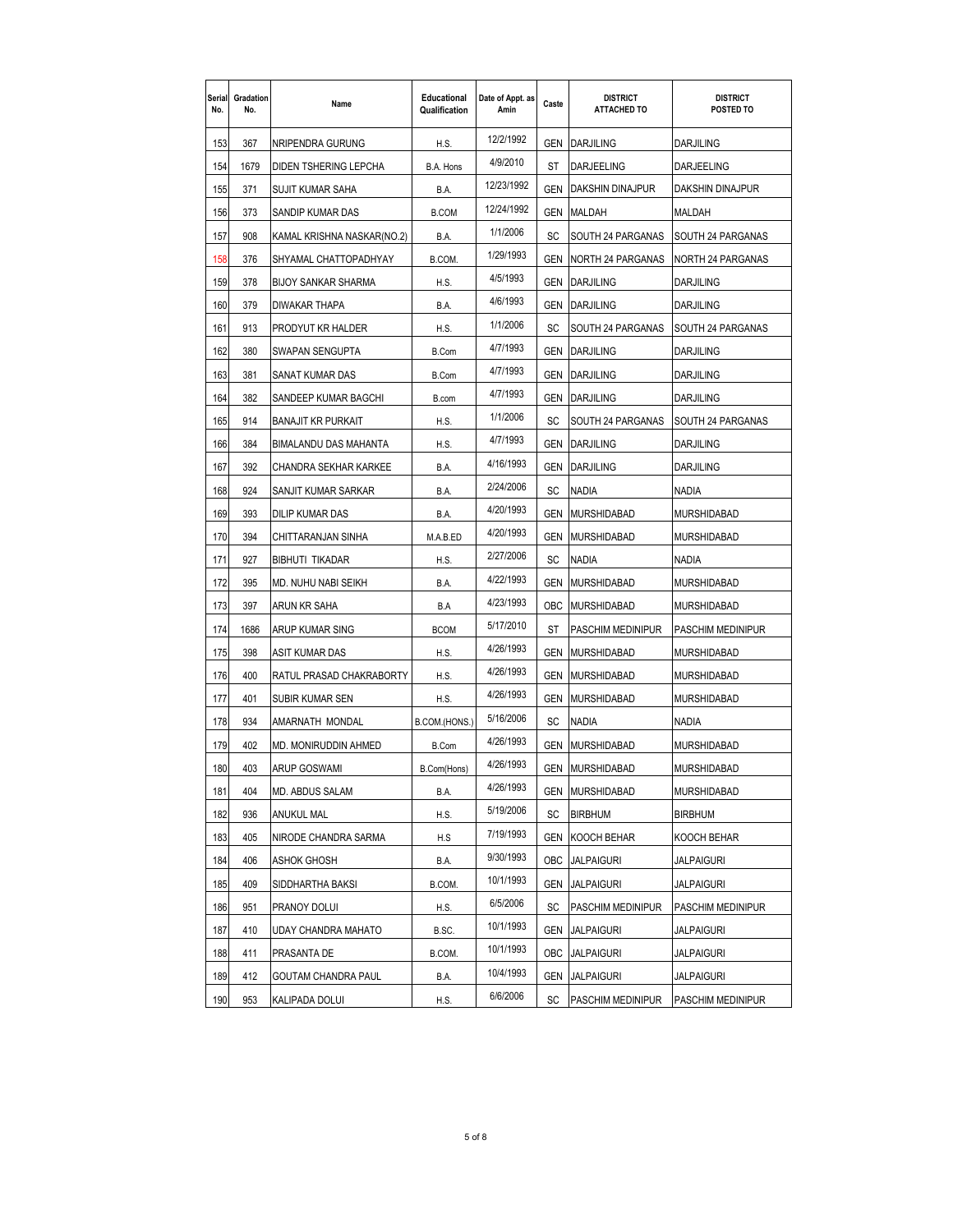| Serial<br>No. | Gradation<br>No. | Name                    | Educational<br>Qualification | Date of Appt. as<br>Amin | Caste      | <b>DISTRICT</b><br><b>ATTACHED TO</b> | <b>DISTRICT</b><br>POSTED TO |
|---------------|------------------|-------------------------|------------------------------|--------------------------|------------|---------------------------------------|------------------------------|
| 191           | 414              | SIBENDRA DUTTA BHOWMIK  | H.S.                         | 1/5/1994                 | GEN        | <b>HUGLI</b>                          | HUGLI                        |
| 192           | 415              | PRONOY KUMAR SADHYA     | B.A.                         | 4/26/1994                | GEN        | <b>JALPAIGURI</b>                     | JALPAIGURI                   |
| 193           | 1692             | PRAVAT MUDI             | BA                           | 6/9/2010                 | <b>ST</b>  | <b>HUGLI</b>                          | HUGLI                        |
| 194           | 416              | BHARAT KUMAR SAHU       | P.U.                         | 4/27/1994                | GEN        | <b>BIRBHUM</b>                        | BIRBHUM                      |
| 195           | 417              | JATINDRA NATH MAHATO    | B.Sc                         | 5/20/1994                | OBC        | <b>DAKSHIN DINAJPUR</b>               | DAKSHIN DINAJPUR             |
| 196           | 419              | <b>SEKHAR ROY</b>       | B.SC.                        | 5/20/1994                | <b>GEN</b> | DAKSHIN DINAJPUR                      | DAKSHIN DINAJPUR             |
| 197           | 955              | PROBHAKAR NASKAR        | H.S.                         | 6/16/2006                | SC         | SOUTH 24 PARGANAS                     | SOUTH 24 PARGANAS            |
| 198           | 420              | SUNIL CHANDRA SUTRADHAR | B.COM.                       | 5/20/1994                | GEN        | <b>KOCHBEHAR</b>                      | KOCHBEHAR                    |
| 199           | 421              | <b>MOHAN DAS</b>        | <b>B.Com</b>                 | 5/20/1994                | <b>GEN</b> | UTTAR DINAJPUR                        | UTTAR DINAJPUR               |
| 200           | 422              | NIRUTOSH CHAKRABORTY    | H.S.                         | 5/20/1994                | <b>GEN</b> | UTTAR DINAJPUR                        | UTTAR DINAJPUR               |
| 201           | 957              | ARUP KR. DAS            | H.S.                         | 6/22/2006                | SC         | <b>MURSHIDABAD</b>                    | MURSHIDABAD                  |
| 202           | 425              | PRADYUT KUMAR TARAFDAR  | B.A.                         | 5/20/1994                | GEN        | DAKSHIN DINAJPUR                      | DAKSHIN DINAJPUR             |
| 203           | 427              | ANOY RANJAN BANERJEE    | B.COM.                       | 5/20/1994                | GEN        | KOCH BEHAR                            | KOCH BEHAR                   |
| 204           | 972              | SURAJIT SINGHA          | H.S.                         | 11/30/2006               | SC         | PURBA MEDINIPUR                       | PURBA MEDINIPUR              |
| 205           | 429              | PISIR MOHAMMED          | M.A.                         | 5/20/1994                | GEN        | UTTAR DINAJPUR                        | UTTAR DINAJPUR               |
| 206           | 430              | GOPAL CHANDRA DAS       | B.A.                         | 5/20/1994                | GEN        | DAKSHIN DINAJPUR                      | DAKSHIN DINAJPUR             |
| 207           | 983              | RAJKUMAR DAS            | B.A.                         | 2/27/2007                | SC         | UTTAR DINAJPUR                        | UTTAR DINAJPUR               |
| 208           | 431              | BADAL CHANDRA DEBNATH   | B.A.                         | 5/30/1994                | GEN        | UTTAR DINAJPUR                        | UTTAR DINAJPUR               |
| 209           | 432              | ASHOK KR SAHA PRAMANIK  | H.S.                         | 5/30/1994                | GEN        | <b>JALPAIGURI</b>                     | JALPAIGURI                   |
| 210           | 433              | UTTAM KUMAR DHAR GUPTA  | B.Sc                         | 5/30/1994                | GEN        | <b>HOWRAH</b>                         | HOWRAH                       |
| 211           | 1011             | SRIKRISHNA GURIA        | B.A.                         | 12/26/2007               | SC         | SOUTH 24 PARGANAS                     | SOUTH 24 PARGANAS            |
| 212           | 434              | ALAK RANJAN DAS         | B.A                          | 5/30/1994                | GEN        | <b>JALPAIGURI</b>                     | JALPAIGURI                   |
| 213           | 436              | NIRMAL CHAKRABORTY      | H.S.                         | 6/1/1994                 | GEN        | <b>KOCHBEHAR</b>                      | KOCHBEHAR                    |
| 214           | 437              | DOLE GOBINDA MONDAL     | <b>B.COM.PART-I</b>          | 6/1/1994                 | GEN        | <b>BIRBHUM</b>                        | <b>BIRBHUM</b>               |
| 215           | 1030             | UTTAM KR. HALDAR        | B.A. Part -I                 | 2/3/2010                 | SC         | <b>NORTH 24 PARGANAS</b>              | NORTH 24 PARGANAS            |
| 216           | 438              | NIMESH BHADRA           | B.Com                        | 6/1/1994                 | GEN        | <b>NADIA</b>                          | <b>NADIA</b>                 |
| 217           | 441              | <b>BASUDEV SEN</b>      | H.S.                         | 6/1/1994                 | GEN        | <b>BARDDHAMAN</b>                     | BARDDHAMAN                   |
| 218           | 1034             | SUVHAS CH. BRAHMA       | BA (HON)                     | 3/4/2010                 | SC         | NORTH 24 PARGANAS                     | <b>NORTH 24 PARGANAS</b>     |
| 219           | 442              | APURBA KUMAR PAUL       | H.S.                         | 6/1/1994                 | OBC        | <b>KOCHBEHAR</b>                      | KOCHBEHAR                    |
| 220           | 445              | SAMBHU NATH PAUL        | H.S.                         | 6/1/1994                 | GEN        | <b>NADIA</b>                          | Nadia                        |
| 221           | 1035             | KRISHNAPADA BISWAS      | BA (HON)                     | 11/7/2007                | SC         | <b>NORTH 24 PARGANAS</b>              | NORTH 24 PARGANAS            |
| 222           | 446              | <b>AJIT KUMAR DAS</b>   | H.S.                         | 6/1/1994                 | GEN        | <b>PASCHIM MEDINIPUR</b>              | PASCHIM MEDINIPUR            |
| 223           | 447              | JOYDEB MISHRA           | H.S.                         | 6/1/1994                 | GEN        | <b>BANKURA</b>                        | BANKURA                      |
| 224           | 1040             | DEBAPRASAD MONDAL       | B.A.                         | 10/15/2007               | SC         | <b>NORTH 24 PARGANAS</b>              | NORTH 24 PARGANAS            |
| 225           | 448              | JAWHARLAL SINHA         | H .S.                        | 6/1/1994                 | GEN        | PURBA MEDINIPUR                       | PURBA MEDINIPUR              |
| 226           | 450              | PULAK BEHARI MAHAPATRA  | H.S.                         | 6/1/1994                 | GEN        | <b>PASCHIM MEDINIPUR</b>              | PASCHIM MEDINIPUR            |
| 227           | 451              | JAYDEB DAS              | H.S.                         | 6/1/1994                 | GEN        | PURBA MEDINIPUR                       | PURBA MEDINIPUR              |
| 228           | 1045             | AVIIJIT BISWAS          | <b>B.Com</b>                 | 1/11/2008                | SC         | SOUTH 24 PARGANAS                     | SOUTH 24 PARGANAS            |
| 229           | 453              | TAPAN KUMAR MUKHERJEE   | H.S.                         | 6/1/1994                 | GEN        | SOUTH 24 PARGANAS                     | SOUTH 24 PARGANAS            |
| 230           | 454              | GURUPADA DINDA          | H.S.                         | 6/1/1994                 | GEN        | PURBA MEDINIPUR                       | PURBA MEDINIPUR              |
| 231           | 455              | SANKAR PRASAD PAHARI    | H.S.                         | 6/1/1994                 |            | <b>GEN PASCHIM MEDINIPUR</b>          | PASCHIM MEDINIPUR            |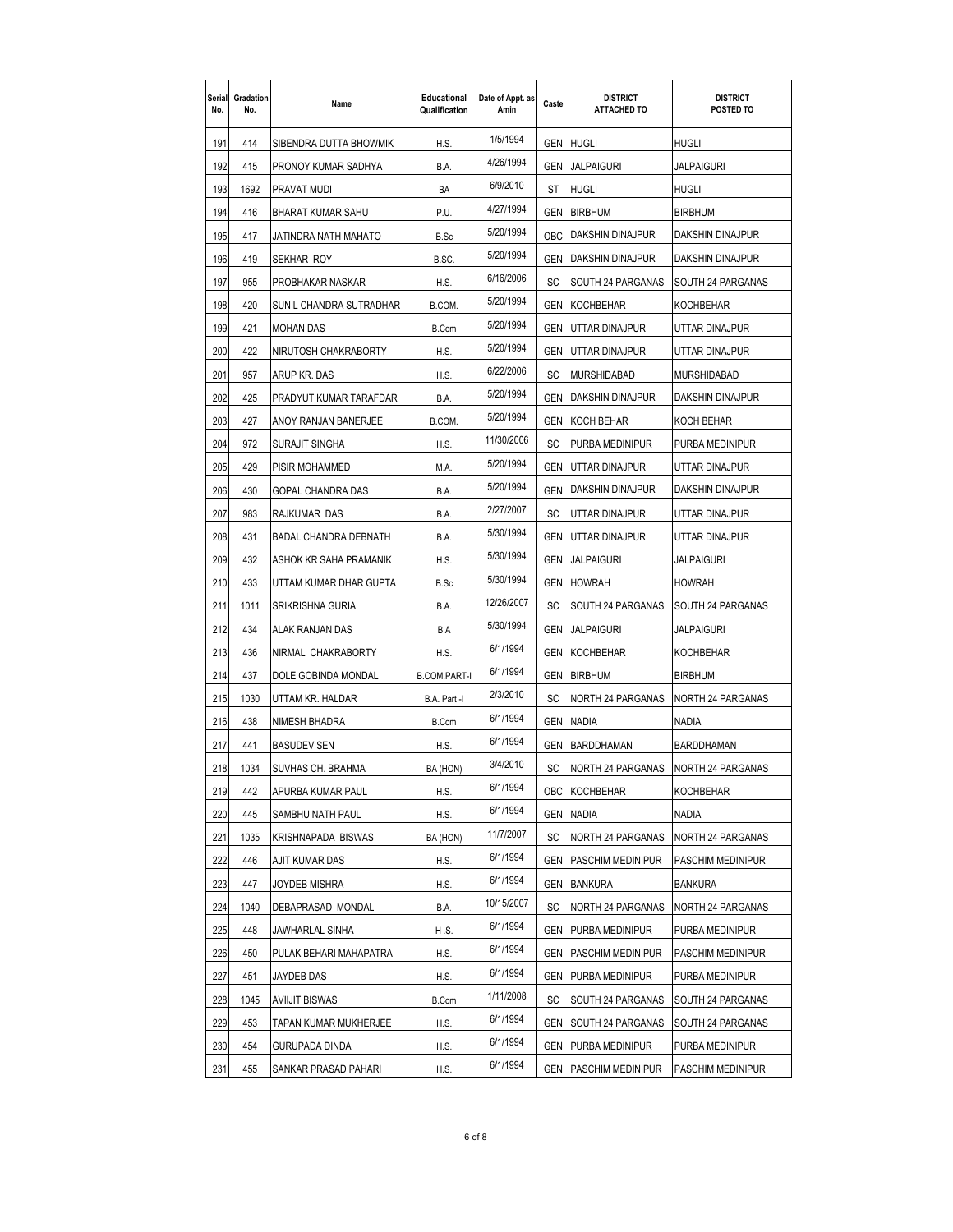| Serial<br>No. | Gradation<br>No. | Name                       | Educational<br>Qualification | Date of Appt. as<br>Amin | Caste      | <b>DISTRICT</b><br><b>ATTACHED TO</b> | <b>DISTRICT</b><br>POSTED TO |
|---------------|------------------|----------------------------|------------------------------|--------------------------|------------|---------------------------------------|------------------------------|
| 232           | 1048             | PINAKI KAYAL               | B.COM(HON)                   | 12/3/2007                | SC         | SOUTH 24 PARGANAS                     | SOUTH 24 PARGANAS            |
| 233           | 456              | RABINDRANATH PAUL          | H.S.                         | 6/1/1994                 | <b>GEN</b> | <b>PASCHIM MEDINIPUR</b>              | PASCHIM MEDINIPUR            |
| 234           | 460              | SAMAR KUMAR BOSE           | H.S.                         | 6/1/1994                 | GEN        | <b>SOUTH 24 PARGANAS</b>              | SOUTH 24 PARGANAS            |
| 235           | 461              | BHARAT CHANDRA ADHIKARY    | H.S.                         | 6/1/1994                 | GEN        | <b>HOWRAH</b>                         | HOWRAH                       |
| 236           | 1049             | SAIKAT HALDAR              | H.S.                         | 10/15/2007               | SC         | NORTH 24 PARGANAS                     | <b>NORTH 24 PARGANAS</b>     |
| 237           | 465              | LAXMI PRASAD SINGHDEO      | H.S.                         | 6/1/1994                 | GEN        | <b>PURULIA</b>                        | PURULIA                      |
| 238           | 467              | PRASANTA KUMAR BHATTACHAR  | H.S.                         | 6/1/1994                 | GEN        | <b>BIRBHUM</b>                        | <b>BIRBHUM</b>               |
| 239           | 469              | CHANDAN DUTTA              | B.COM.                       | 6/1/1994                 | GEN        | <b>BIRBHUM</b>                        | <b>BIRBHUM</b>               |
| 240           | 1052             | SWAPAN KUMAR MONDAL        | B.COM(H) spl B.A             | 12/13/2007               | SC         | SOUTH 24 PARGANAS                     | SOUTH 24 PARGANAS            |
| 241           | 472              | HIMANGSHU SEKHAR MONDAL    | H.S.                         | 6/1/1994                 | <b>GEN</b> | SOUTH 24 PARGANAS                     | SOUTH 24 PARGANAS            |
| 242           | 473              | SUDEB GHOSH                | H.S.                         | 6/1/1994                 | <b>GEN</b> | SOUTH 24 PARGANAS                     | SOUTH 24 PARGANAS            |
| 243           | 1055             | PROFULLA KR MANDAL         | <b>B.COM</b>                 | 12/13/2007               | SC         | SOUTH 24 PARGANAS                     | SOUTH 24 PARGANAS            |
| 244           | 474              | <b>SULAGNA BHOWMICK</b>    | B.A.                         | 6/1/1994                 | GEN        | <b>JALPAIGURI</b>                     | Jalpaiguri                   |
| 245           | 476              | <b>DULAL CHANDRA PAL</b>   | <b>B.A. DIP.POLY</b>         | 6/2/1994                 | GEN        | UTTAR DINAJPUR                        | UTTAR DINAJPUR               |
| 246           | 483              | SUBRATA CHAKRABORTY        | B.COM.                       | 6/16/1994                | GEN        | <b>DARJILING</b>                      | DARJILING                    |
| 247           | 1056             | SIMA DEY (BISWAS)          | B.A.(HONS.)                  | 10/26/2007               | SC         | <b>NORTH 24 PARGANAS</b>              | <b>NORTH 24 PARGANAS</b>     |
| 248           | 484              | <b>BAKUL SARKAR</b>        | B.A.                         | 6/16/1994                | GEN        | <b>DARJILING</b>                      | DARJILING                    |
| 249           | 485              | ANJU BISWAS                | B.A.                         | 6/16/1994                | GEN        | <b>DARJILING</b>                      | Darjiling                    |
| 250           | 486              | SAMIPAN GHOSH              | PU                           | 6/16/1994                | GEN        | <b>JALPAIGURI</b>                     | Jalpaiguri                   |
| 251           | 1058             | ALOKE KR. SINGHA           | H.S.                         | 11/1/2007                | SC         | <b>MURSHIDABAD</b>                    | MURSHIDABAD                  |
| 252           | 487              | KISHORE CHETTRI            | H.S.                         | 6/16/1994                | <b>GEN</b> | <b>DARJILING</b>                      | DARJILING                    |
| 253           | 489              | GOPAL CHANDRA SAHA         | B.A.                         | 6/16/1994                | GEN        | <b>DARJILING</b>                      | DARJILING                    |
| 254           | 1059             | <b>BIPULENDU SARKAR</b>    | B.A.                         | 11/1/2007                | SC         | <b>MURSHIDABAD</b>                    | MURSHIDABAD                  |
| 255           | 490              | GANESH SHARMA              | B.COM.                       | 6/16/1994                | GEN        | <b>DARJILING</b>                      | DARJILING                    |
| 256           | 492              | DEO NARAYAN PRADHAN        | B.A.                         | 6/16/1994                | OBC        | <b>DARJILING</b>                      | DARJILING                    |
| 257           | 1074             | MONORANJAN ROY             | B.A.                         | 11/2/2007                | SC         | <b>KOCHBEHAR</b>                      | KOCHBEHAR                    |
| 258           | 493              | <b>RANI THAPA</b>          | B.A.                         | 6/16/1994                | OBC        | <b>DARJILING</b>                      | DARJILING                    |
| 259           | 494              | ASHOK PRADHAN              | B.Sc                         | 6/16/1994                | GEN        | <b>DARJILING</b>                      | DARJILING                    |
| 260           | 499              | PRADYAT KUMAR MONDAL       | H.S.                         | 7/20/1994                | GEN        | SOUTH 24 PARGANAS                     | SOUTH 24 PARGANAS            |
| 261           | 1077             | MAHIM NASKAR               | B.COM(HON)                   | 1/7/2009                 | SC         | SOUTH 24 PARGANAS                     | SOUTH 24 PARGANAS            |
| 262           | 501              | <b>BIKASH KUMAR HALDER</b> | P., U.                       | 7/20/1994                | GEN        | SOUTH 24 PARGANAS                     | SOUTH 24 PARGANAS            |
| 263           | 502              | SAMIR KUMAR SARKAR         | B.Sc.                        | 7/20/1994                | GEN        | SOUTH 24 PARGANAS                     | SOUTH 24 PARGANAS            |
| 264           | 504              | RANJAN KUMAR PYINE         | H.S.                         | 7/21/1994                | GEN        | SOUTH 24 PARGANAS                     | SOUTH 24 PARGANAS            |
| 265           | 1080             | ANIRUDDHA SARKAR           | B.COM.                       | 11/1/2007                | SC         | <b>MURSHIDABAD</b>                    | MURSHIDABAD                  |
| 266           | 507              | ASHOKE KUMAR DAS           | <b>B.COM</b>                 | 7/21/1994                | GEN        | SOUTH 24 PARGANAS                     | SOUTH 24 PARGANAS            |
| 267           | 508              | TRIPTI ROY                 | P.U.                         | 7/22/1994                | GEN        | SOUTH 24 PARGANAS                     | SOUTH 24 PARGANAS            |
| 268           | 1095             | TAPAS KUMAR PATRA          | B.A.                         | 2/12/2008                | SC         | SOUTH 24 PARGANAS                     | SOUTH 24 PARGANAS            |